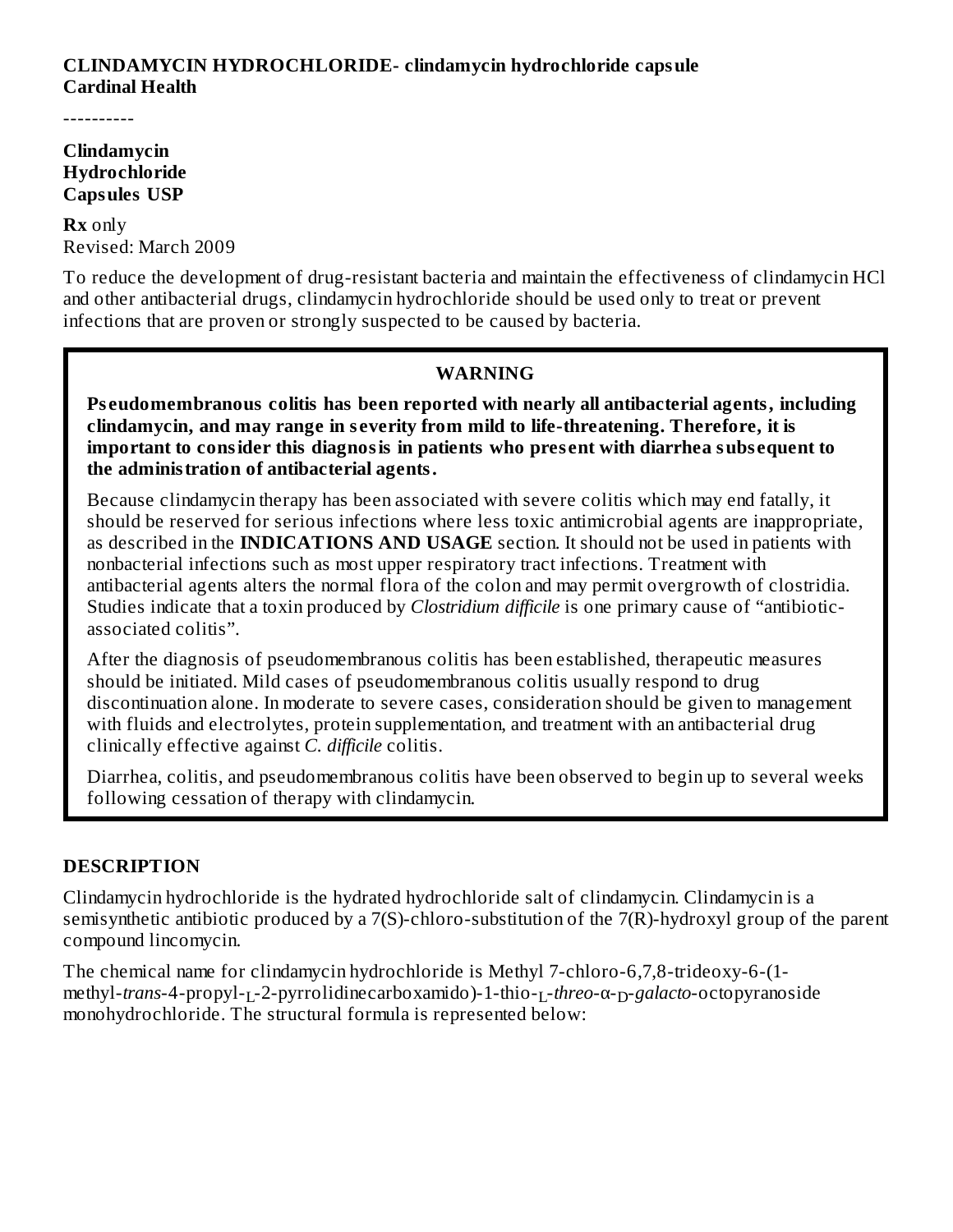

Clindamycin Hydrochloride Capsules USP (equivalent to 150 mg or 300 mg clindamycin) contain the following inactive ingredients: anhydrous lactose, magnesium stearate, starch (corn) and talc. The capsule shells contain: D&C Red No. 28, FD&C Blue No. 1, FD&C Red No. 40, gelatin, silicon dioxide, sodium lauryl sulfate, and titanium dioxide. The 150 mg capsule shell also contains black iron oxide and yellow iron oxide.

## **CLINICAL PHARMACOLOGY**

**Human Pharmacology:** Serum level studies with a 150 mg oral dose of clindamycin hydrochloride in 24 normal adult volunteers showed that clindamycin was rapidly absorbed after oral administration. An average peak serum level of 2.50 mcg/mL was reached in 45 minutes; serum levels averaged 1.51 mcg/mL at 3 hours and 0.70 mcg/mL at 6 hours. Absorption of an oral dose is virtually complete (90%), and the concomitant administration of food does not appreciably modify the serum concentrations; serum levels have been uniform and predictable from person to person and dose to dose. Serum level studies following multiple doses of clindamycin hydrochloride for up to 14 days show no evidence of accumulation or altered metabolism of drug.

Serum half-life of clindamycin is increased slightly in patients with markedly reduced renal function. Hemodialysis and peritoneal dialysis are not effective in removing clindamycin from the serum.

Concentrations of clindamycin in the serum increased linearly with increased dose. Serum levels exceed the MIC (minimum inhibitory concentration) for most indicated organisms for at least six hours following administration of the usually recommended doses. Clindamycin is widely distributed in body fluids and tissues (including bones). The average biological half-life is 2.4 hours. Approximately 10% of the bioactivity is excreted in the urine and 3.6% in the feces; the remainder is excreted as bioinactive metabolites.

Doses of up to 2 grams of clindamycin per day for 14 days have been well tolerated by healthy volunteers, except that the incidence of gastrointestinal side effects is greater with the higher doses.

No significant levels of clindamycin are attained in the cerebrospinal fluid, even in the presence of inflamed meninges.

Pharmacokinetic studies in elderly volunteers (61-79 years) and younger adults (18-39 years) indicate that age alone does not alter clindamycin pharmacokinetics (clearance, elimination half-life, volume of distribution, and area under the serum concentration-time curve) after IV administration of clindamycin phosphate. After oral administration of clindamycin hydrochloride, elimination half-life is increased to approximately 4.0 hours (range 3.4-5.1 h) in the elderly compared to 3.2 hours (range 2.1-4.2 h) in younger adults. The extent of absorption, however, is not different between age groups and no dosage alteration is necessary for the elderly with normal hepatic function and normal (age-adjusted) renal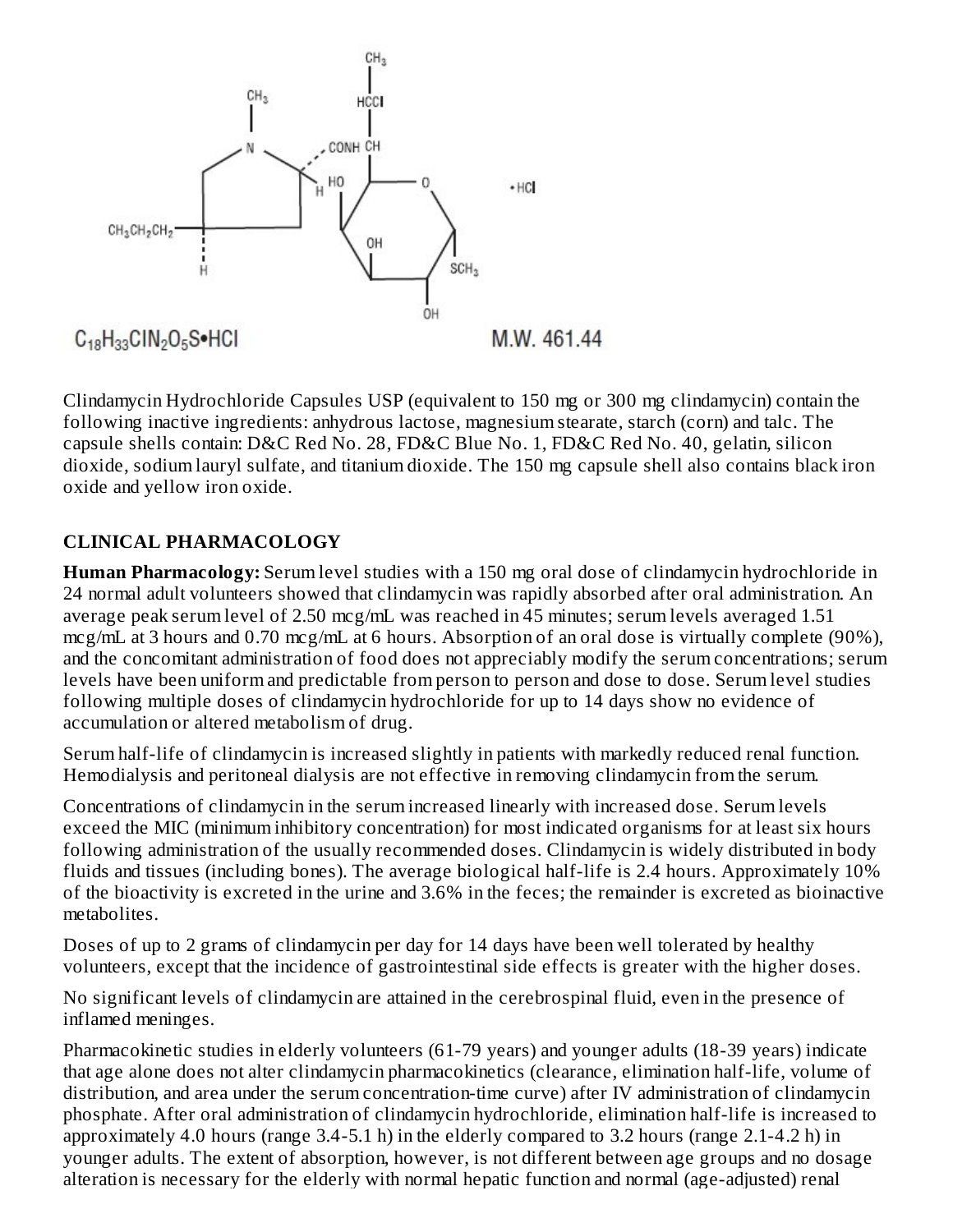function.

**Microbiology:** Clindamycin inhibits bacterial protein synthesis by binding to the 50S subunit of the ribosome. It has activity against Gram-positive aerobes and anaerobes as well as the Gram-negative anaerobes. Clindamycin is bacteriostatic. Cross-resistance between clindamycin and lincomycin is complete. Antagonism *in vitro* has been demonstrated between clindamycin and erythromycin.

alteration is necessary for the elderly with normal hepatic function and normal (age-adjusted) renal

Clindamycin has been shown to be active against most of the isolates of the following microorganisms, both *in vitro* and in clinical infections, as described in the **INDICATIONS AND USAGE** section.

#### **Gram-positive aerobes**

*Staphylococcus aureus* (methicillin-susceptible strains)

*Streptococcus pneumoniae* (penicillin-susceptible strains)

*Streptococcus pyogenes*

#### **Anaerobes**

*Prevotella melaninogenica*

*Fusobacterium necrophorum*

*Fusobacterium nucleatum*

*Peptostreptococcus anaerobius*

*Clostridium perfringens*

The following *in vitro* data are available, but their clinical significance is unknown. At least 90% of the following microorganisms exhibit an *in vitro* minimum inhibitory concentration (MIC) less than or equal to the susceptible breakpoint for clindamycin. However, the safety and effectiveness of clindamycin in treating clinical infections due to these microorganisms have not been established in adequate and wellcontrolled clinical trials.

## **Gram-positive aerobes**

*Staphylococcus epidermidis* (methicillin-susceptible strains) *Streptococcus agalactiae Streptococcus anginosus Streptococcus oralis Streptococcus mitis* **Anaerobes** *Prevotella intermedia Prevotella bivia Propionibacterium acnes Micromonas ("Peptostreptococcus") micros Finegoldia ("Peptostreptococcus") magna Actinomyces israelii Clostridium clostridioforme Eubacterium lentum*

## **SUSCEPTIBILITY TESTING METHODS**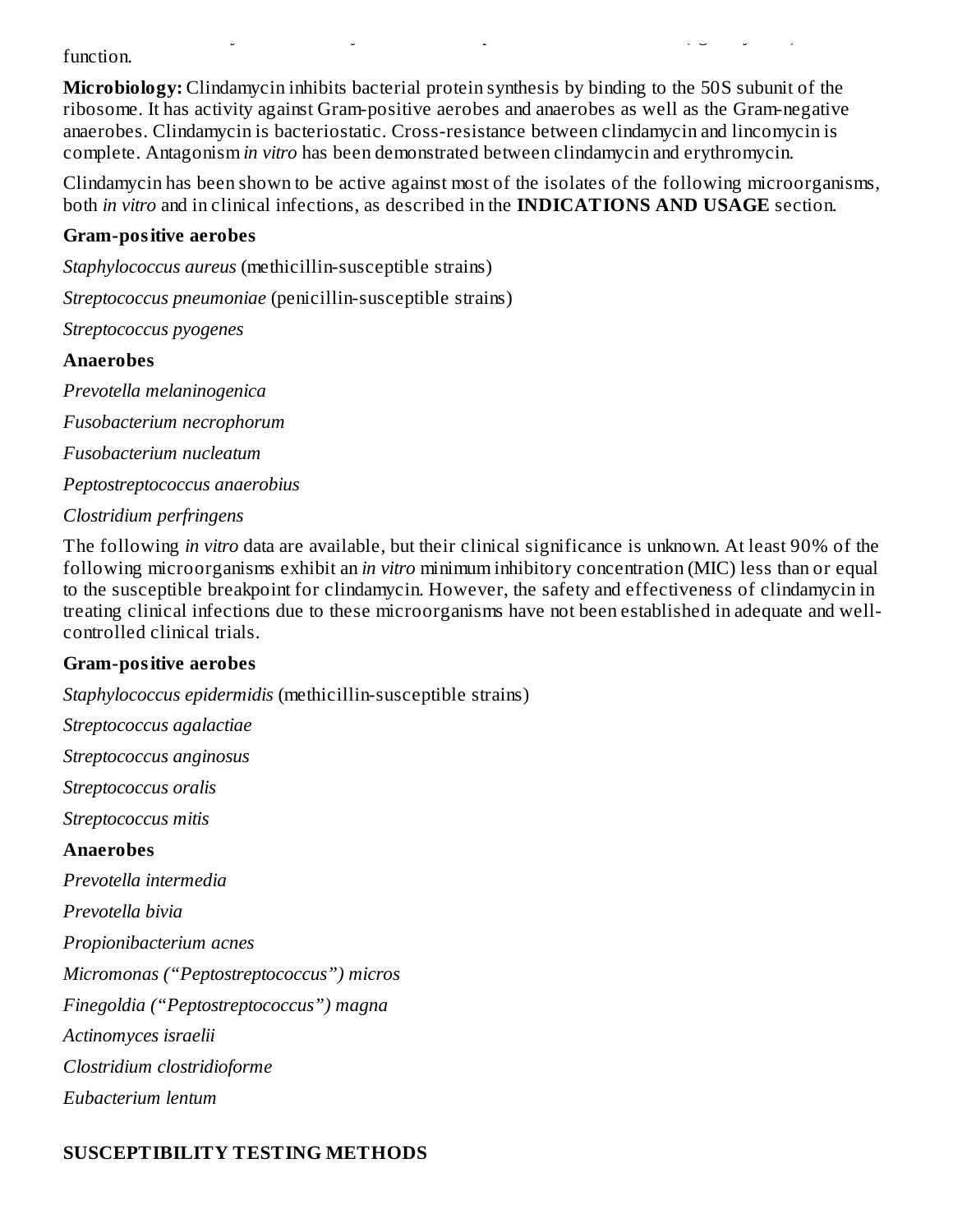**NOTE:** Susceptibility testing by dilution methods requires the use of clindamycin susceptibility powder.

When available, the results of *in vitro* susceptibility tests should be provided to the physician as periodic reports that describe the susceptibility profile of nosocomial and community-acquired pathogens. These reports should aid the physician in selecting the most effective antimicrobial.

*Dilution Techniques:* Quantitative methods are used to determine antimicrobial minimum inhibitory concentrations (MICs). These MICs provide estimates of the susceptibility of bacteria to antimicrobial compounds. The MICs should be determined using a standardized procedure. Standardized procedures are based on a dilution method (broth and agar)<sup>1,2,3</sup> or equivalent with standardized inoculum concentrations and standardized concentrations of clindamycin powder. The MIC values should be interpreted according to the criteria provided in Table 1.

*Diffusion Techniques:* Quantitative methods that require the measurement of zone diameters also provide reproducible estimates of the susceptibility of bacteria to antimicrobial compounds. One such standardized procedure<sup>2,3</sup> requires the use of standardized inoculum concentrations. This procedure uses paper disks impregnated with 2 mcg of clindamycin to test the susceptibility of microorganisms to clindamycin. The disk diffusion interpretive criteria are provided in Table 1.

|                                                                    | <b>Susceptibility Interpretive Criteria</b>                           |         |          |                                                 |           |           |  |
|--------------------------------------------------------------------|-----------------------------------------------------------------------|---------|----------|-------------------------------------------------|-----------|-----------|--|
| Pathogen                                                           | <b>Minimal Inhibitory</b><br><b>Concentrations</b><br>(MIC in mcg/mL) |         |          | <b>Disk Diffusion</b><br>(Zone Diameters in mm) |           |           |  |
|                                                                    | S                                                                     |         | R        | S                                               |           | R         |  |
| Staphylococcus<br>spp.                                             | $\leq 0.5$                                                            | $1 - 2$ | $\geq 4$ | $\geq$ 21                                       | $15 - 20$ | $\leq 14$ |  |
| <i>Streptococcus</i><br>pneumoniae and<br>other                    | $\leq$ 0.25 <sup>a</sup>                                              | 0.5     | $\geq$ 1 | $\geq 19^b$                                     | $16 - 18$ | $\leq 15$ |  |
| <i>Streptococcus</i><br>spp.<br>Anaerobic<br>Bacteria <sup>c</sup> | $\leq$ 2                                                              | 4       | $\geq 8$ | <b>NA</b>                                       | <b>NA</b> | <b>NA</b> |  |

## **Table 1. Sus ceptibility Interpretive Criteria for Clindamycin**

These interpretive standards for *S. pneumoniae* and other *Streptococcus* spp. are applicable only to a tests performed by broth microdilution using cation-adjusted Mueller-Hinton broth with 2 to 5% lysed horse blood inoculated with a direct colony suspension and incubated in ambient air at 35°C for 20 to 24 hours.

 $^{\rm b}$  These zone diameter interpretive standards are applicable only to tests performed using Mueller-Hinton agar supplemented with 5% sheep blood inoculated with a direct colony suspension and incubated in 5%  $CO<sub>2</sub>$  at 35°C for 20 to 24 hours.

<sup>c</sup> These interpretive criteria are for all anaerobic bacterial pathogens; no organism specific interpretive criteria are available.

NA=not applicable

A report of "Susceptible" indicates that the pathogen is likely to be inhibited if the antimicrobial compound in the blood reaches the concentrations usually achievable. A report of "Intermediate" indicates that the result should be considered equivocal, and, if the microorganism is not fully susceptible to alternative, clinically feasible drugs, the test should be repeated. This category implies possible clinical applicability in body sites where the drug is physiologically concentrated or in situations where high dosage of drug can be used. This category also provides a buffer zone that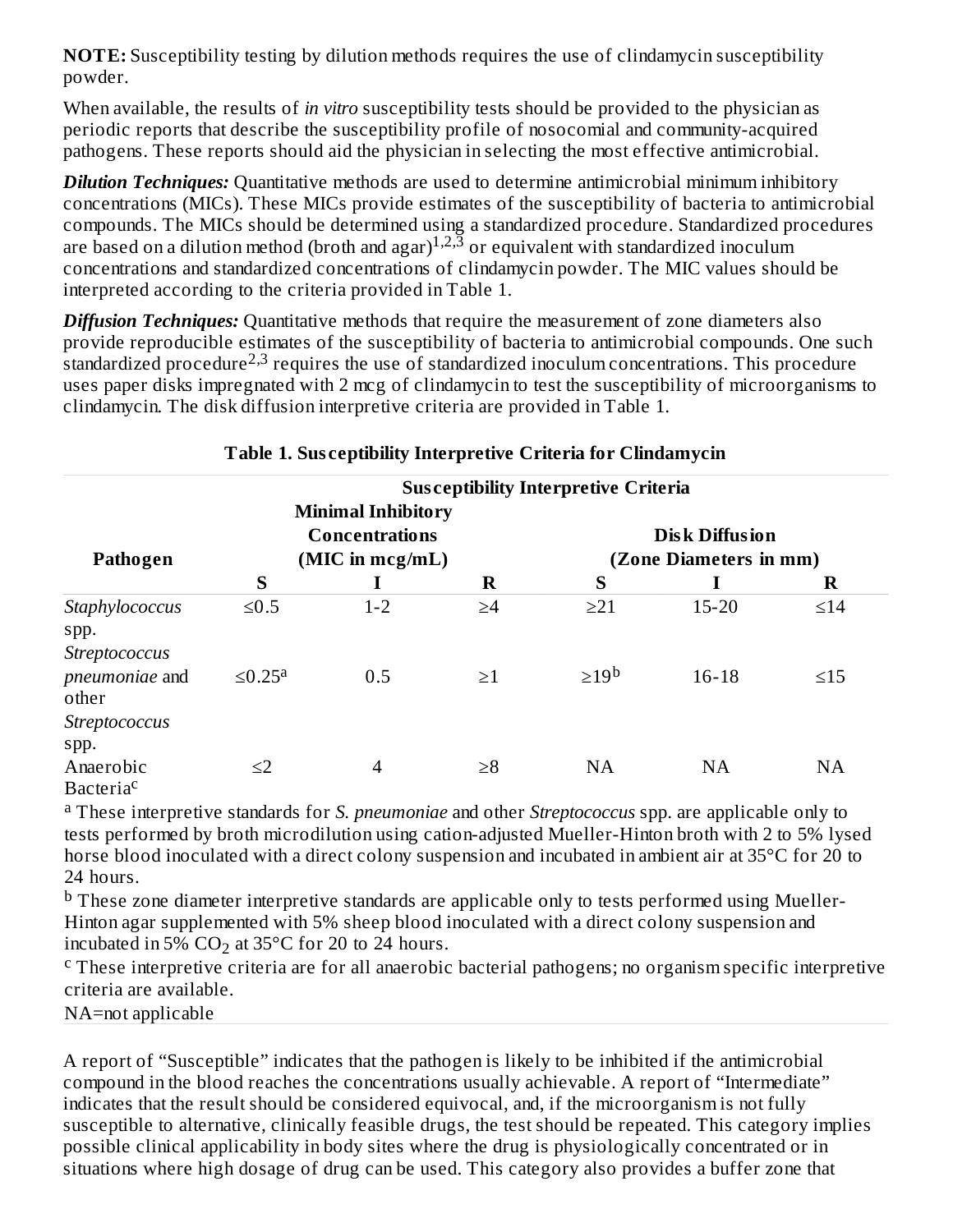prevents small, uncontrolled technical factors from causing major discrepancies in interpretation. A report of "Resistant" indicates that the pathogen is not likely to be inhibited if the antimicrobial compound in the blood reaches the concentrations usually achievable; other therapy should be selected.

## *Quality Control*

Standardized susceptibility test procedures require the use of quality control microorganisms to control the technical aspects of the test procedures. Standard clindamycin powder should provide the following range of values noted in Table 2. **NOTE:** Quality control microorganisms are specific strains of organisms with intrinsic biological properties relating to resistance mechanisms and their genetic expression within bacteria; the specific strains used for microbiological quality control are not clinically significant.

|                             | <b>Acceptable Quality Control Ranges</b>                                |                        |  |  |
|-----------------------------|-------------------------------------------------------------------------|------------------------|--|--|
|                             | <b>Minimum Inhibitory</b><br><b>Concentrations</b>                      | <b>Disk Diffusion</b>  |  |  |
| <b>QC</b> Strain            | (MIC in mcg/mL)                                                         | (Zone Diameters in mm) |  |  |
| <b>When Testing</b>         |                                                                         |                        |  |  |
| <b>Aerobic Pathogens</b>    |                                                                         |                        |  |  |
| Staphylococcus aureus       | $0.06 - 0.25$                                                           | <b>NA</b>              |  |  |
| <b>ATCC 29213</b>           |                                                                         |                        |  |  |
| Staphylococcus aureus       | <b>NA</b>                                                               | $24 - 30$              |  |  |
| <b>ATCC 25923</b>           |                                                                         |                        |  |  |
| Streptococcus               | $0.03 - 0.12$ <sup>e</sup>                                              | $19 - 25$ <sup>f</sup> |  |  |
| pneumoniae                  |                                                                         |                        |  |  |
| ATCC 49619 <sup>d</sup>     |                                                                         |                        |  |  |
| <b>When Testing</b>         |                                                                         |                        |  |  |
| <b>Strict Anaerobes</b>     |                                                                         |                        |  |  |
| <b>Bacteroides fragilis</b> | $0.5 - 2$                                                               | <b>NA</b>              |  |  |
| <b>ATCC 25285</b>           |                                                                         |                        |  |  |
| <b>Bacteroides</b>          | $2 - 8$                                                                 | <b>NA</b>              |  |  |
| thetaiotaomicron            |                                                                         |                        |  |  |
| <b>ATCC 29741</b>           |                                                                         |                        |  |  |
| Eubacterium lentum          | $0.06 - 0.25$                                                           | <b>NA</b>              |  |  |
| <b>ATCC 43055</b>           |                                                                         |                        |  |  |
| NA=Not applicable           |                                                                         |                        |  |  |
| $\lambda$ $\sim$ $\lambda$  | $\mathbf{1} \cdot \mathbf{1}$ $\mathbf{1} \cdot \mathbf{1}$<br>$\cdots$ |                        |  |  |

#### **Table 2. Acceptable Quality Control Ranges for Clindamycin to be Us ed in Validation of Sus ceptibility Test Results**

This organism may be used for validation of susceptibility test results when testing *Streptococcus* spp. d other than *S. pneumoniae.*

<sup>e</sup> This quality control range for *S. pneumoniae* is applicable only to tests performed by broth microdilution using cation-adjusted Mueller-Hinton broth with 2 to 5% lysed horse blood inoculated with a direct colony suspension and incubated in ambient air at 35°C for 20 to 24 hours.

 $^{\rm f}$  This quality control zone diameter range is applicable only to tests performed using Mueller-Hinton agar supplemented with 5% sheep blood inoculated with a direct colony suspension and incubated in 5%  $CO<sub>2</sub>$  at 35°C for 20 to 24 hours.

 $\mathrm{ATCC}^{\circledR}$  is a registered trademark of the American Type Culture Collection

## **INDICATIONS AND USAGE**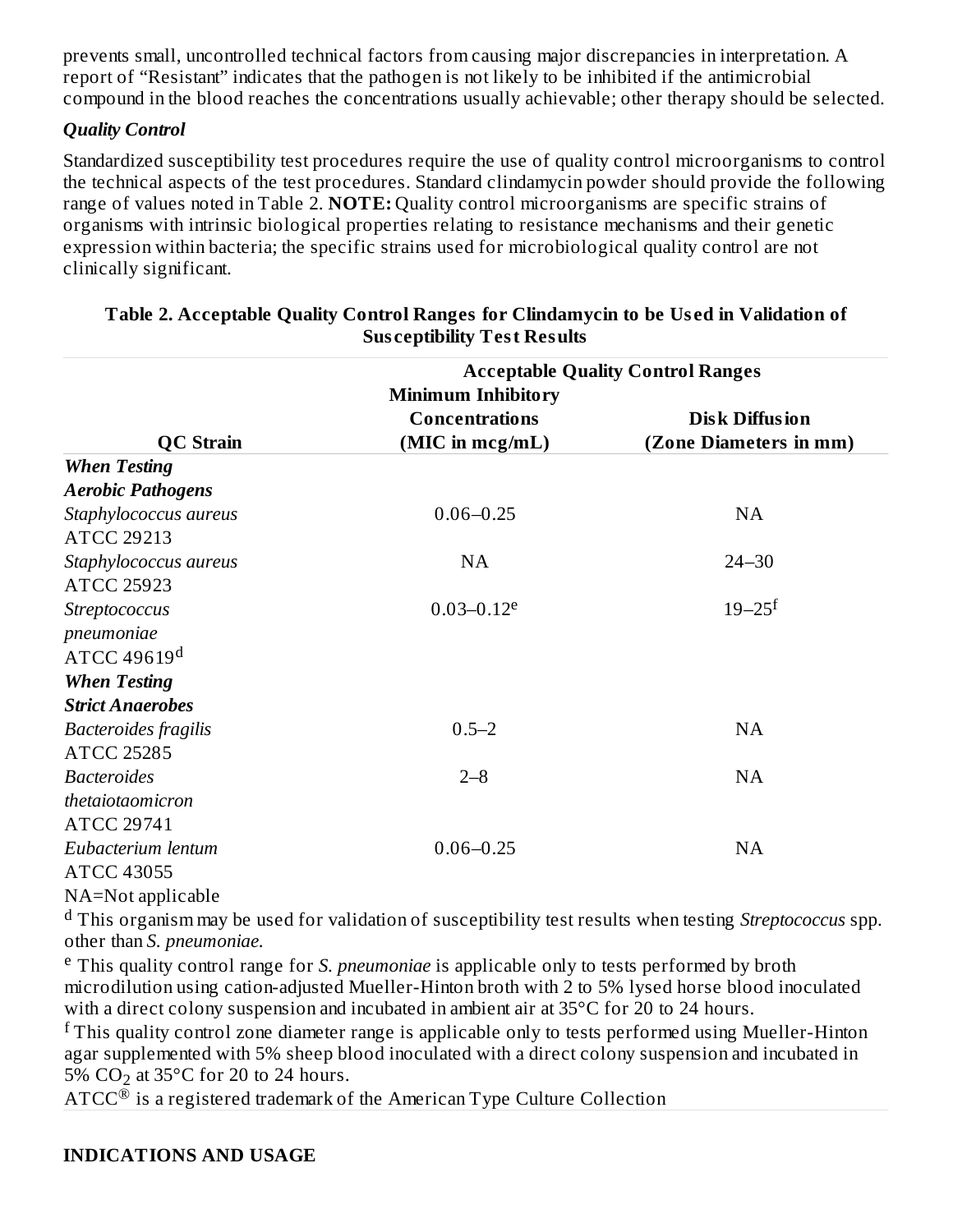Clindamycin is indicated in the treatment of serious infections caused by susceptible anaerobic bacteria.

Clindamycin is also indicated in the treatment of serious infections due to susceptible strains of streptococci, pneumococci, and staphylococci. Its use should be reserved for penicillin-allergic patients or other patients for whom, in the judgment of the physician, a penicillin is inappropriate. Because of the risk of colitis, as described in the **WARNING** box, before selecting clindamycin the physician should consider the nature of the infection and the suitability of less toxic alternatives (e.g., erythromycin).

**Anaerobes:** Serious respiratory tract infections such as empyema, anaerobic pneumonitis and lung abscess; serious skin and soft tissue infections; septicemia; intra-abdominal infections such as peritonitis and intra-abdominal abscess (typically resulting from anaerobic organisms resident in the normal gastrointestinal tract); infections of the female pelvis and genital tract such as endometritis, nongonococcal tubo-ovarian abscess, pelvic cellulitis and postsurgical vaginal cuff infection.

**Streptococci:** Serious respiratory tract infections; serious skin and soft tissue infections.

**Staphylococci:** Serious respiratory tract infections; serious skin and soft tissue infections.

**Pneumococci:** Serious respiratory tract infections.

Bacteriologic studies should be performed to determine the causative organisms and their susceptibility to clindamycin.

To reduce the development of drug-resistant bacteria and maintain the effectiveness of clindamycin hydrochloride and other antibacterial drugs, clindamycin hydrochloride should be used only to treat or prevent infections that are proven or strongly suspected to be caused by susceptible bacteria. When culture and susceptibility information are available, they should be considered in selecting or modifying antibacterial therapy. In the absence of such data, local epidemiology and susceptibility patterns may contribute to the empiric selection of therapy.

## **CONTRAINDICATIONS**

Clindamycin hydrochloride capsules are contraindicated in individuals with a history of hypersensitivity to preparations containing clindamycin or lincomycin.

## **WARNINGS**

See WARNING box.

## **Ps eudomembranous colitis has been reported with nearly all antibacterial agents, including clindamycin, and may range in s everity from mild to life-threatening. Therefore, it is important to consider this diagnosis in patients who pres ent with diarrhea subs equent to the administration of antibacterial agents.**

Treatment with antibacterial agents alters the normal flora of the colon and may permit overgrowth of clostridia. Studies indicate that a toxin produced by *Clostridium difficile* is one primary cause of "antibiotic-associated colitis."

After the diagnosis of pseudomembranous colitis has been established, therapeutic measures should be initiated. Mild cases of pseudomembranous colitis usually respond to drug discontinuation alone. In moderate to severe cases, consideration should be given to management with fluids and electrolytes, protein supplementation, and treatment with an antibacterial drug clinically effective against *C. difficile* colitis.

A careful inquiry should be made concerning previous sensitivities to drugs and other allergens.

*Usage in Meningitis–*Since clindamycin does not diffuse adequately into the cerebrospinal fluid, the drug should not be used in the treatment of meningitis.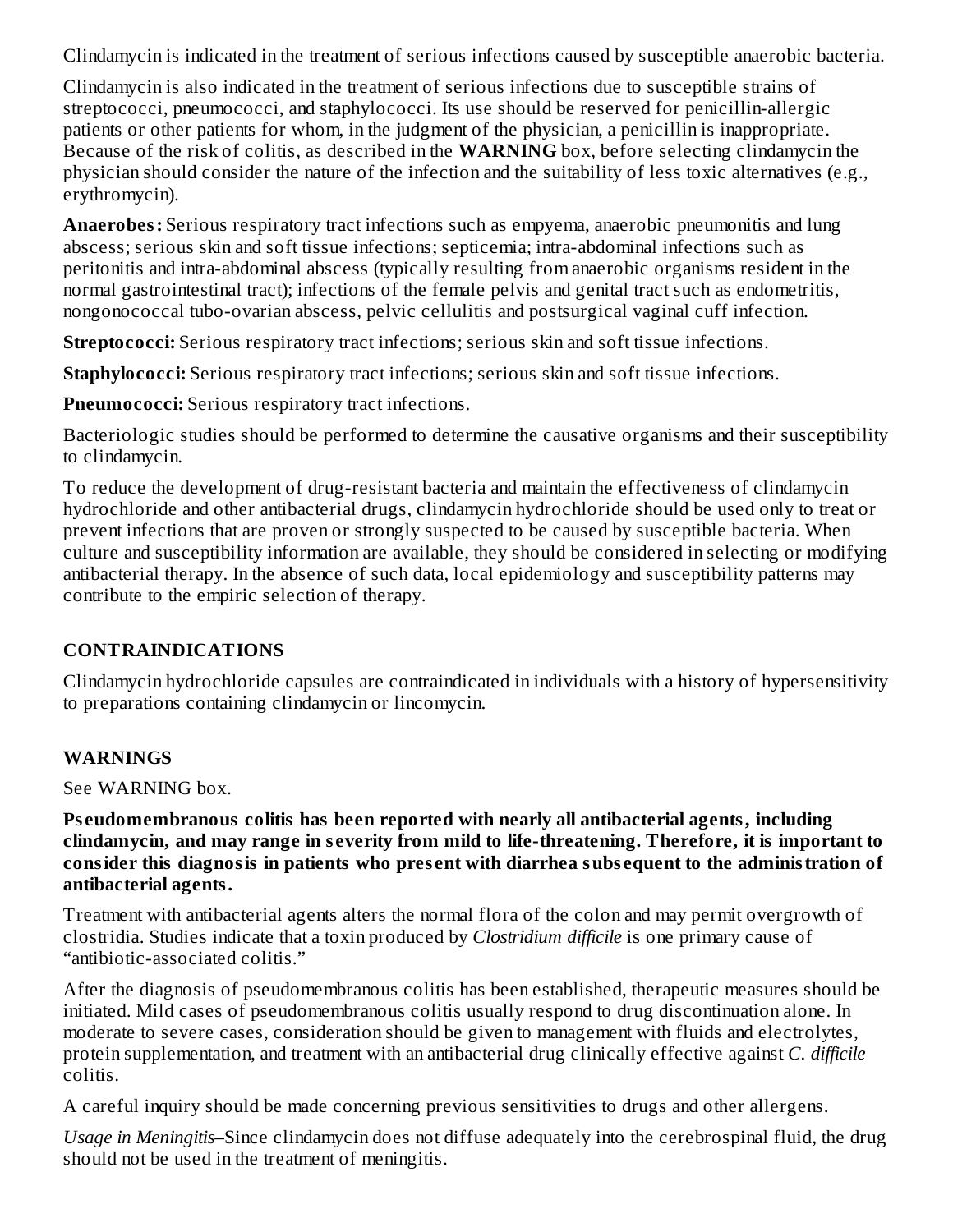## **PRECAUTIONS**

## **General**

Review of experience to date suggests that a subgroup of older patients with associated severe illness may tolerate diarrhea less well. When clindamycin is indicated in these patients, they should be carefully monitored for change in bowel frequency.

Clindamycin hydrochloride should be prescribed with caution in individuals with a history of gastrointestinal disease, particularly colitis.

Clindamycin hydrochloride should be prescribed with caution in atopic individuals.

Indicated surgical procedures should be performed in conjunction with antibiotic therapy.

The use of clindamycin hydrochloride occasionally results in overgrowth of nonsusceptible organisms–particularly yeasts. Should superinfections occur, appropriate measures should be taken as indicated by the clinical situation.

Clindamycin dosage modification may not be necessary in patients with renal disease. In patients with moderate to severe liver disease, prolongation of clindamycin half-life has been found. However, it was postulated from studies that when given every eight hours, accumulation should rarely occur. Therefore, dosage modification in patients with liver disease may not be necessary. However, periodic liver enzyme determinations should be made when treating patients with severe liver disease.

Prescribing clindamycin hydrochloride in the absence of a proven or strongly suspected bacterial infection or a prophylactic indication is unlikely to provide benefit to the patient and increases the risk of the development of drug-resistant bacteria.

#### **Information for Patients**

Patients should be counseled that antibacterial drugs including clindamycin hydrochloride should only be used to treat bacterial infections. They do not treat viral infections (e.g., the common cold). When clindamycin hydrochloride is prescribed to treat a bacterial infection, patients should be told that although it is common to feel better early in the course of therapy, the medication should be taken exactly as directed. Skipping doses or not completing the full course of therapy may (1) decrease the effectiveness of the immediate treatment and (2) increase the likelihood that bacteria will develop resistance and will not be treatable by clindamycin hydrochloride or other antibacterial drugs in the future.

## **Laboratory Tests**

During prolonged therapy, periodic liver and kidney function tests and blood counts should be performed.

## **Drug Interactions**

Clindamycin has been shown to have neuromuscular blocking properties that may enhance the action of other neuromuscular blocking agents. Therefore, it should be used with caution in patients receiving such agents.

Antagonism has been demonstrated between clindamycin and erythromycin *in vitro.* Because of possible clinical significance, these two drugs should not be administered concurrently.

## **Carcinogenesis, Mutagenesis, Impairment of Fertility**

Long term studies in animals have not been performed with clindamycin to evaluate carcinogenic potential. Genotoxicity tests performed included a rat micronucleus test and an Ames Salmonella reversion test. Both tests were negative.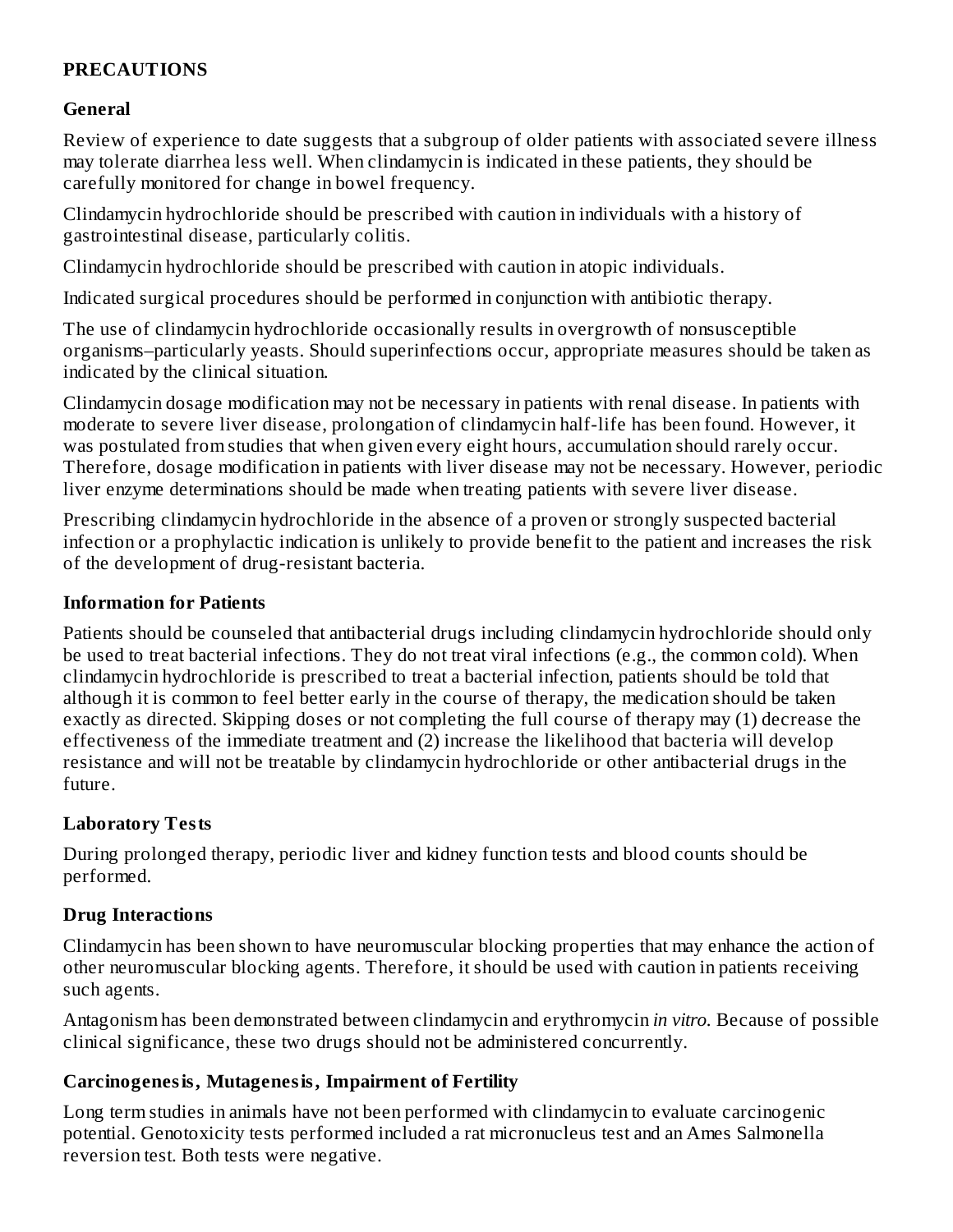Fertility studies in rats treated orally with up to 300 mg/kg/day (approximately 1.6 times the highest recommended adult human dose based on mg/m<sup>2</sup>) revealed no effects on fertility or mating ability.

## **Pregnancy**

*Teratogenic effects*

Pregnancy category B

Reproduction studies performed in rats and mice using oral doses of clindamycin up to 600 mg/kg/day (3.2 and 1.6 times the highest recommended adult human dose based on mg/m<sup>2</sup>, respectively) or subcutaneous doses of clindamycin up to 250 mg/kg/day (1.3 and 0.7 times the highest recommended adult human dose based on mg/m<sup>2</sup>, respectively) revealed no evidence of teratogenicity.

There are, however, no adequate and well-controlled studies in pregnant women. Because animal reproduction studies are not always predictive of the human response, this drug should be used during pregnancy only if clearly needed.

## **Nursing Mothers**

Clindamycin has been reported to appear in breast milk in the range of 0.7 to 3.8 mcg/mL.

## **Pediatric Us e**

When clindamycin hydrochloride is administered to the pediatric population (birth to 16 years), appropriate monitoring of organ system functions is desirable.

## **Geriatric Us e**

Clinical studies of clindamycin did not include sufficient numbers of patients age 65 and over to determine whether they respond differently from younger patients. However, other reported clinical experience indicates that antibiotic-associated colitis and diarrhea (due to *Clostridium difficile*) seen in association with most antibiotics occur more frequently in the elderly (>60 years) and may be more severe. These patients should be carefully monitored for the development of diarrhea.

Pharmacokinetic studies with clindamycin have shown no clinically important differences between young and elderly subjects with normal hepatic function and normal (age-adjusted) renal function after oral or intravenous administration.

## **ADVERSE REACTIONS**

The following reactions have been reported with the use of clindamycin.

## **Gastrointestinal**

Abdominal pain, pseudomembranous colitis, esophagitis, nausea, vomiting and diarrhea (see WARNING box). The onset of pseudomembranous colitis symptoms may occur during or after antibacterial treatment (see WARNINGS).

## **Hypers ensitivity Reactions**

Generalized mild to moderate morbilliform-like (maculopapular) skin rashes are the most frequently reported adverse reactions. Vesiculobullous rashes, as well as urticaria, have been observed during drug therapy. Rare instances of erythema multiforme, some resembling Stevens-Johnson syndrome, and a few cases of anaphylactoid reactions have also been reported.

## **Skin and Mucous Membranes**

Pruritus, vaginitis, and rare instances of exfoliative dermatitis have been reported. (See Hypersensitivity Reactions.)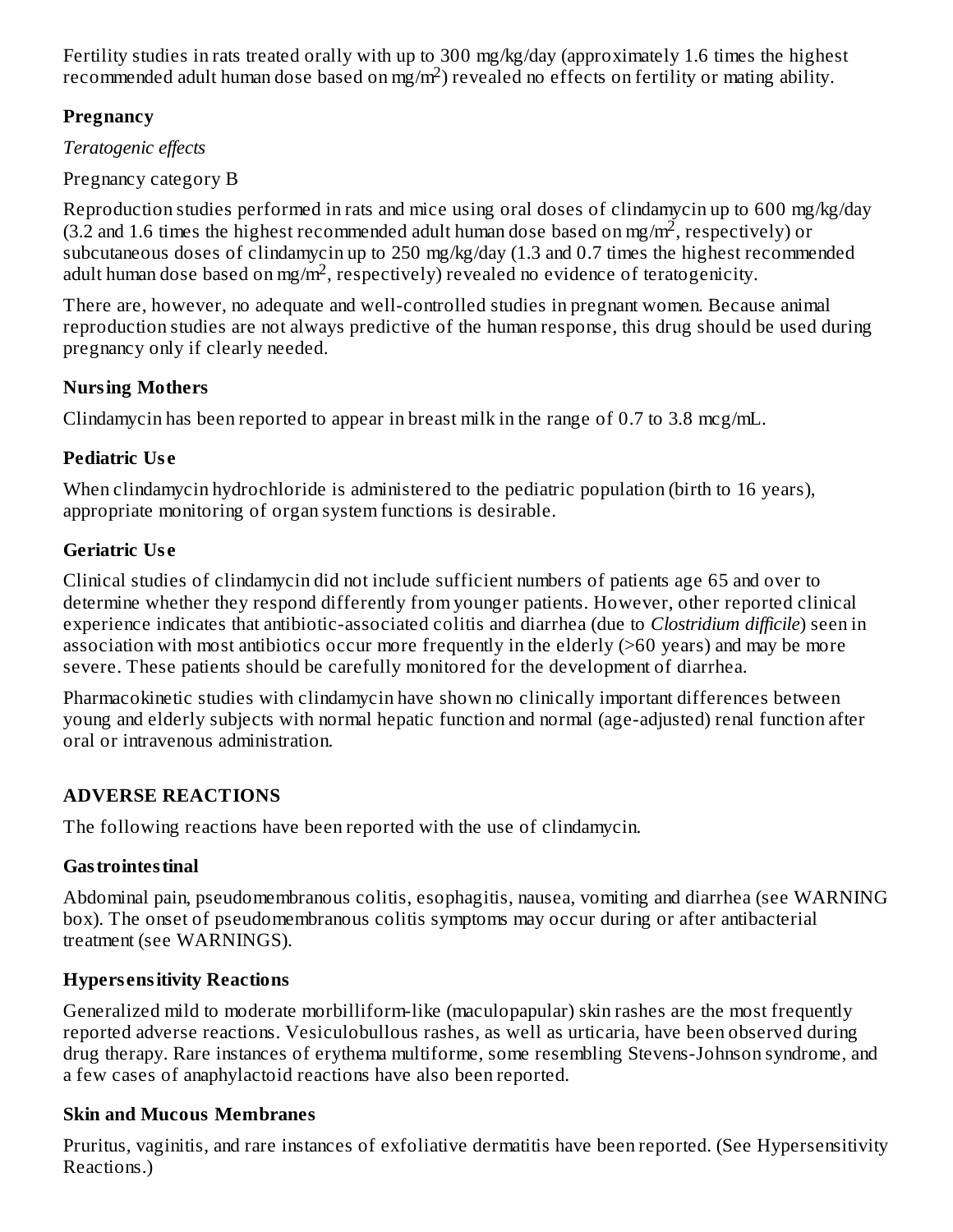## **Liver**

Jaundice and abnormalities in liver function tests have been observed during clindamycin therapy.

## **Renal**

Although no direct relationship of clindamycin to renal damage has been established, renal dysfunction as evidenced by azotemia, oliguria, and/or proteinuria has been observed in rare instances.

## **Hematopoietic**

Transient neutropenia (leukopenia) and eosinophilia have been reported. Reports of agranulocytosis and thrombocytopenia have been made. No direct etiologic relationship to concurrent clindamycin therapy could be made in any of the foregoing.

## **Mus culoskeletal**

Rare instances of polyarthritis have been reported.

## **OVERDOSAGE**

Significant mortality was observed in mice at an intravenous dose of 855 mg/kg and in rats at an oral or subcutaneous dose of approximately 2618 mg/kg. In the mice, convulsions and depression were observed.

Hemodialysis and peritoneal dialysis are not effective in removing clindamycin from the serum.

## **DOSAGE AND ADMINISTRATION**

If significant diarrhea occurs during therapy, this antibiotic should be discontinued (see WARNING box).

**Adults:** *Serious infections*–150 to 300 mg every 6 hours. *More severe infections–*300 to 450 mg every 6 hours.

**Pediatric Patients:** *Serious infections–*8 to 16 mg/kg/day (4 to 8 mg/lb/day) divided into three or four equal doses. *More severe infections–*16 to 20 mg/kg/day (8 to 10 mg/lb/day) divided into three or four equal doses.

To avoid the possibility of esophageal irritation, clindamycin hydrochloride capsules should be taken with a full glass of water.

Serious infections due to anaerobic bacteria are usually treated with clindamycin phosphate injection. However, in clinically appropriate circumstances, the physician may elect to initiate treatment or continue treatment with clindamycin hydrochloride capsules.

In cases of β-hemolytic streptococcal infections, treatment should continue for at least 10 days.

## **HOW SUPPLIED**

Clindamycin Hydrochloride Capsules USP (equivalent to 150 mg of Clindamycin) are opaque gray and opaque pink capsules imprinted **DAN 5708** supplied in:

Overbagged with 10 capsules per bag, NDC 55154-6827-0

Dispense in a tight container.

Store at 20°-25°C (68°-77°F). [See USP controlled room temperature.]

## **ANIMAL TOXICOLOGY**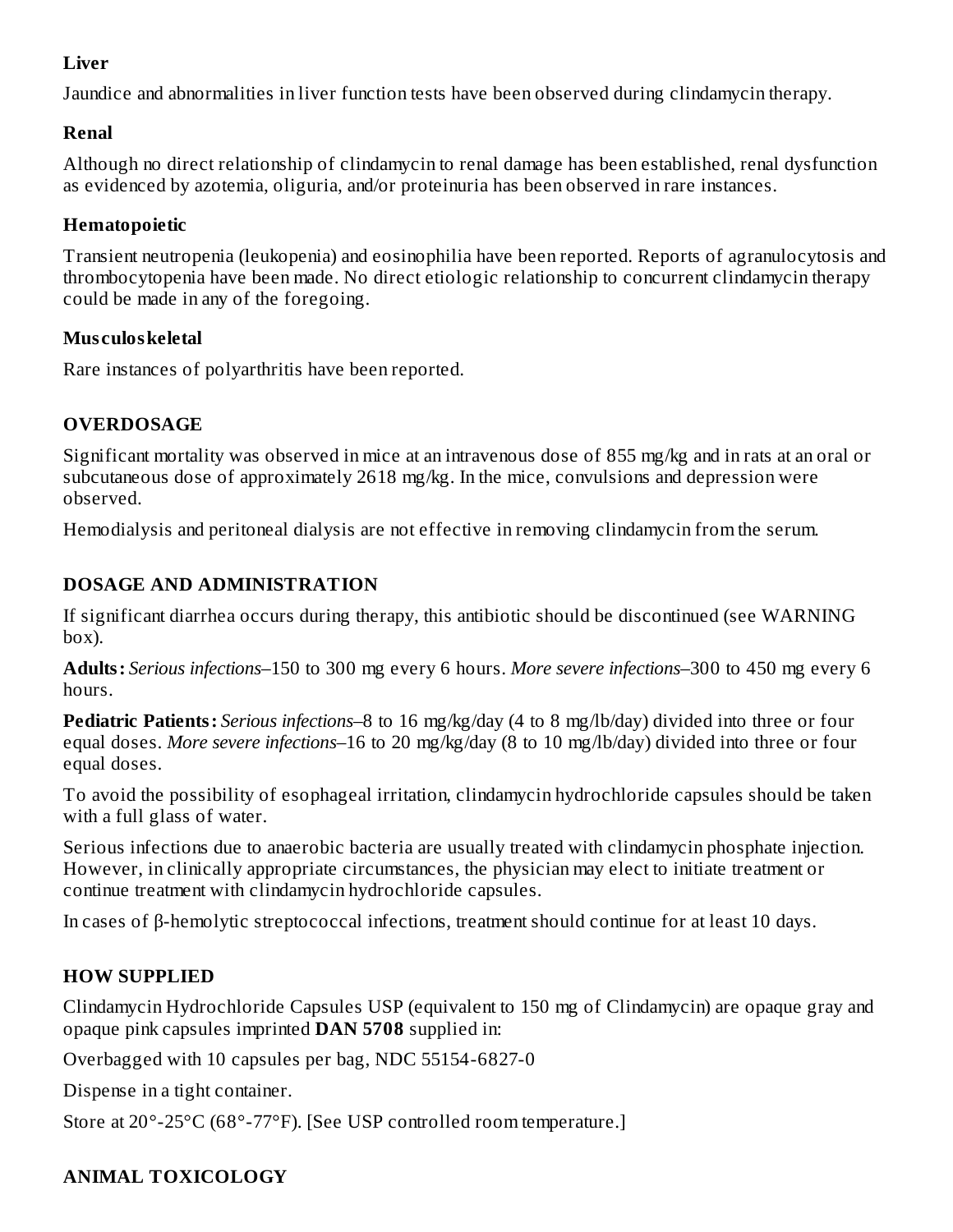One year oral toxicity studies in Spartan Sprague-Dawley rats and beagle dogs at dose levels up to 300 mg/kg/day (approximately 1.6 and 5.4 times the highest recommended adult human dose based on mg/m<sup>2</sup>, respectively) have shown clindamycin to be well tolerated. No appreciable difference in pathological findings has been observed between groups of animals treated with clindamycin and comparable control groups. Rats receiving clindamycin hydrochloride at 600 mg/kg/day (approximately 3.2 times the highest recommended adult human dose based on mg/m<sup>2</sup>) for 6 months tolerated the drug well; however, dogs dosed at this level (approximately 10.8 times the highest recommended adult human dose based on  $mg/m<sup>2</sup>$ ) vomited, would not eat, and lost weight.

## **REFERENCES**

1. NCCLS. Methods for Dilution Antimicrobial Susceptibility Tests for Bacteria that Grow Aerobically; Approved Standard-5th ed. NCCLS document M7-A5, 2000. NCCLS, 940 West Valley Road, Suite 1400, Wayne, PA 19087-1898.

2. NCCLS. Performance Standards for Antimicrobial Susceptibility Testing: 13th Informational Supplement. NCCLS document M100-S13 (M2 & M7), 2003. NCCLS, 940 West Valley Road, Suite 1400, Wayne, PA 19087-1898.

3. NCCLS. Methods for Antimicrobial Susceptibility Testing of Anaerobic Bacteria 5th ed. Approved Standard. NCCLS document M11-A5, 2001. NCCLS, 940 West Valley Road, Suite 1400, Wayne, PA 19087-1898.

4. NCCLS. Performance Standards for Antimicrobial Disk Susceptibility Tests; Approved Standard-8th ed. NCCLS document M2-A8 (ISBN 1-56238-393-0), 2003. NCCLS, 940 West Valley Road, Suite 1400, Wayne, PA 19087-1898.

Manufactured By: **Watson Pharma Private Limited** Verna, Salcette Goa 403 722 INDIA

Distributed By: **McKesson Packaging** Concord, NC 28027 Distributed By: Cardinal Health Dublin, OH 43017 L49072340420 Revised: March 2009

0309B

IS-059-M04-04-A

## **PRINCIPAL DISPLAY PANEL**

Clindamycin Hydrochloride Capsules, USP 150 mg\* 10 Capsules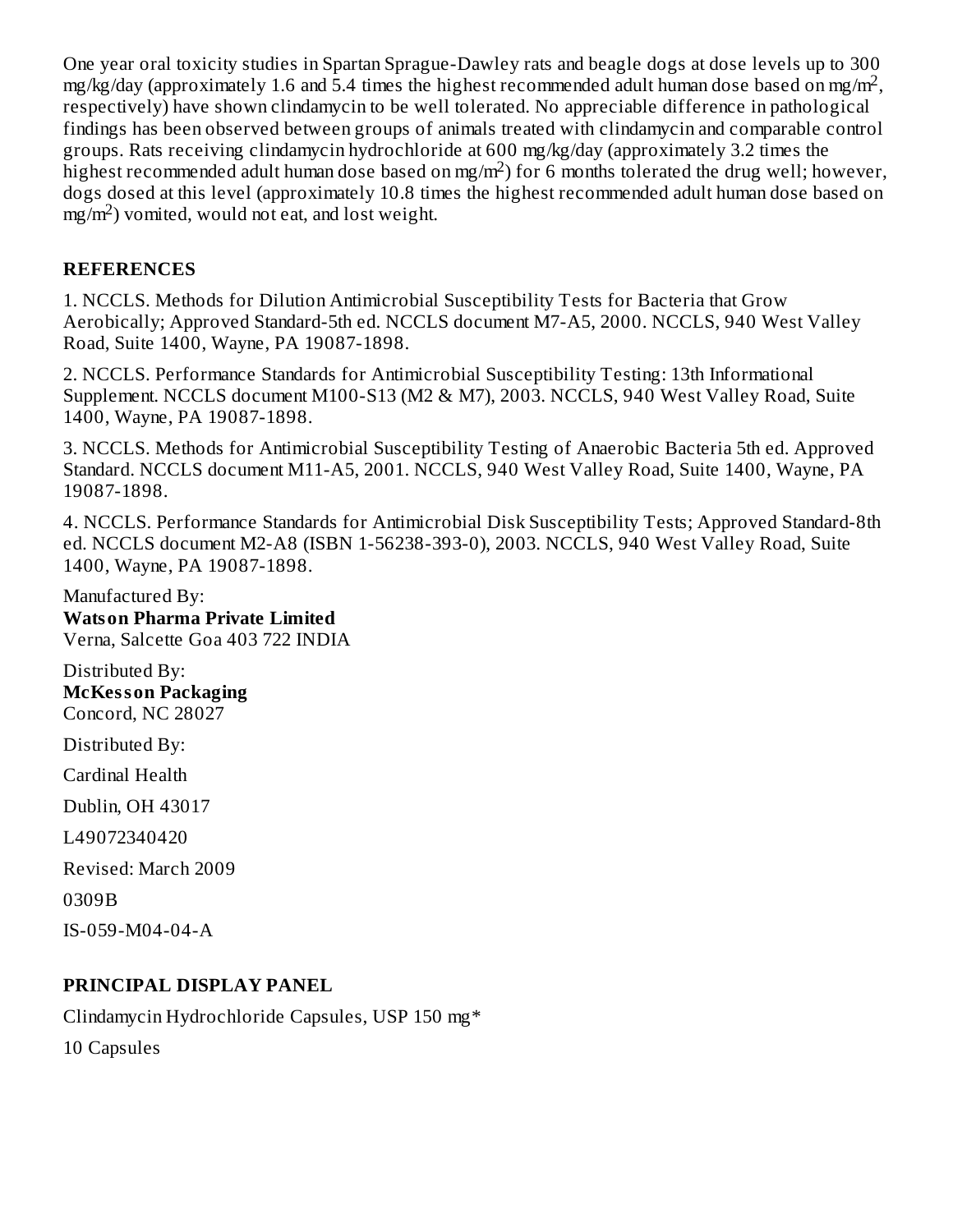

# M91

## **CLINDAMYCIN HYDROCHLORIDE** CAPSULES, USP 150 mg\*

#### 10 CAPSULES

\*Each capsule contains:

Clindamycin Hydrochloride equivalent to 150 mg Clindamycin. Usual Dosage: See product insert for dosage, full prescribing information, precautions and warnings.

STORAGE. Store at 20° to 25° C (68° to 77° F) [See USP Controlled Room Temperature]

#### **RX ONLY**

WARNING: This Unit Dose package is not child resistant<br>and is intended for Institutional Use Only.<br>Keep this and all darge and all dargers Keep this and all drugs out of the reach of children.

SKY

Mfg. By: Teva Pharmaceuticals 1090 Horsham Rd.<br>North Wales, PA 19454 USA Distributed By<br>McKesson Corporation<br>4971 Southridge Blvd., Suite 101<br>Memphis, TN 38141

Distributed by Cardinal Health Dublin, OH 43017<br>L49072340420

| <b>CLINDAMYCIN HYDROCHLORIDE</b><br>clindamycin hydrochloride capsule                       |                         |                                                  |                          |  |          |  |
|---------------------------------------------------------------------------------------------|-------------------------|--------------------------------------------------|--------------------------|--|----------|--|
|                                                                                             |                         |                                                  |                          |  |          |  |
| <b>Product Information</b>                                                                  |                         |                                                  |                          |  |          |  |
| Product Type                                                                                | HUMAN PRESCRIPTION DRUG | Item Code (Source) NDC:55154-6827(NDC:63739-059) |                          |  |          |  |
| <b>Route of Administration</b>                                                              | ORAL                    |                                                  |                          |  |          |  |
|                                                                                             |                         |                                                  |                          |  |          |  |
| <b>Active Ingredient/Active Moiety</b>                                                      |                         |                                                  |                          |  |          |  |
|                                                                                             | <b>Ingredient Name</b>  |                                                  | <b>Basis of Strength</b> |  | Strength |  |
| Clindamycin Hydrochloride (UNII: T20OQ1YN1W) (Clindamycin - UNII:3U02EL437C)<br>Clindamycin |                         |                                                  |                          |  | $150$ mg |  |
|                                                                                             |                         |                                                  |                          |  |          |  |
| <b>Inactive Ingredients</b>                                                                 |                         |                                                  |                          |  |          |  |
| <b>Ingredient Name</b>                                                                      |                         |                                                  |                          |  | Strength |  |
| ANHYDROUS LACTOSE (UNII: 3SY5LH9PMK)                                                        |                         |                                                  |                          |  |          |  |
| magnesium stearate (UNII: 70097M6I30)                                                       |                         |                                                  |                          |  |          |  |
| STARCH, CORN (UNII: O8232NY3SJ)                                                             |                         |                                                  |                          |  |          |  |
| talc (UNII: 7SEV7J4R1U)                                                                     |                         |                                                  |                          |  |          |  |
| D&C RED NO. 28 (UNII: 767IP0 Y5NH)                                                          |                         |                                                  |                          |  |          |  |
| FD&C BLUE NO. 1 (UNII: H3R47K3TBD)                                                          |                         |                                                  |                          |  |          |  |
| FD&C RED NO. 40 (UNII: WZB9127XOA)                                                          |                         |                                                  |                          |  |          |  |
| <b>GELATIN, UNSPECIFIED (UNII: 2G86QN327L)</b>                                              |                         |                                                  |                          |  |          |  |
|                                                                                             |                         |                                                  |                          |  |          |  |